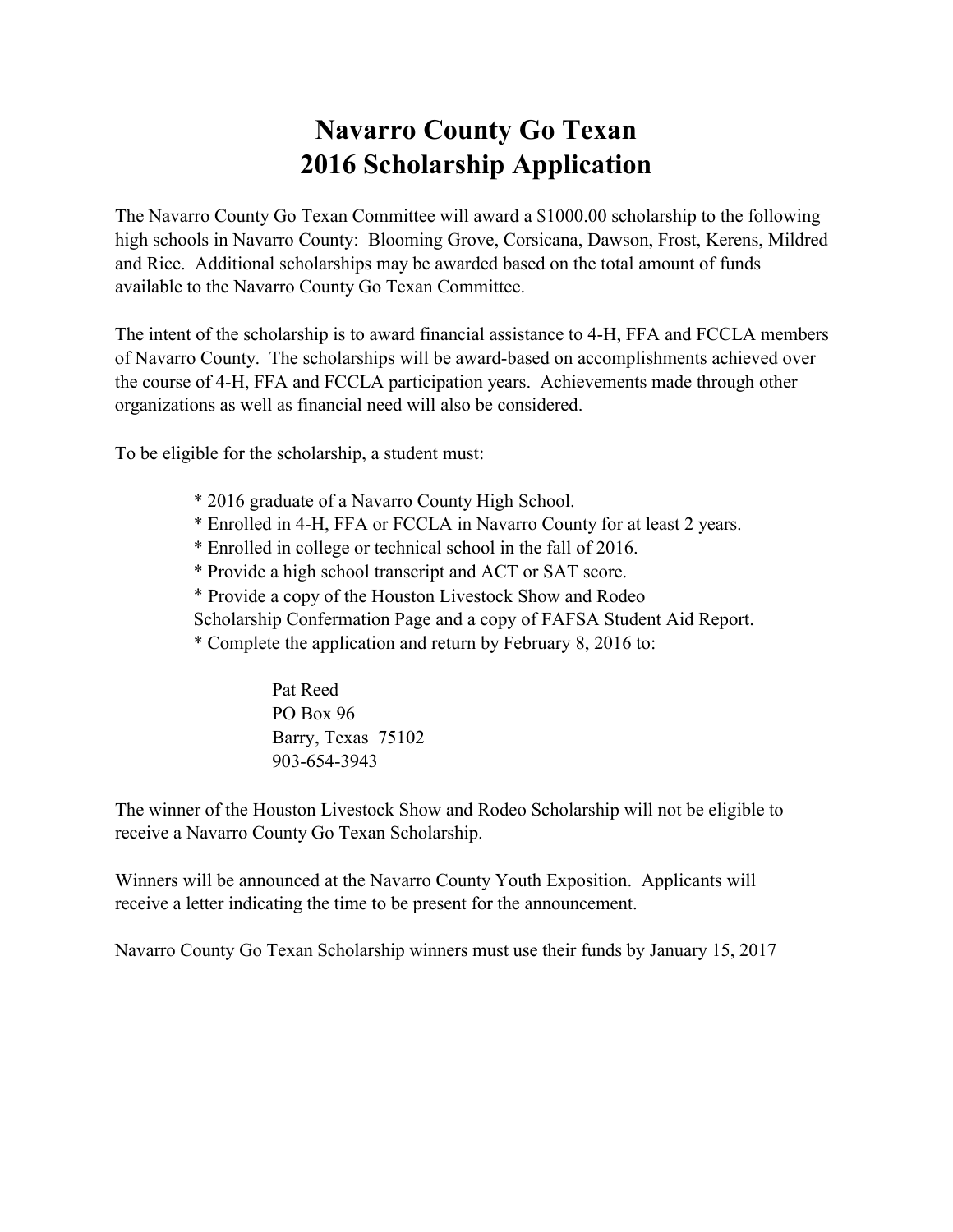## **Navarro County Go Texan Committee Scholarship Score Sheet**

| 4-H, FFA, FCCLA                                                      | 30 points  |
|----------------------------------------------------------------------|------------|
| Learning Experiences<br>Projects<br>Involvement<br>Honors and Awards |            |
| Leadership                                                           | 25 points  |
| Volunteer Leadership<br>Elected / Appointed Leadership               |            |
| Citizenship and Community Service                                    | 20 points  |
| <b>Financial Need</b>                                                | 25 points  |
| <b>Total Points</b>                                                  | 100 points |

Scoring will be conducted by three individuals who reside outside of Navarro County.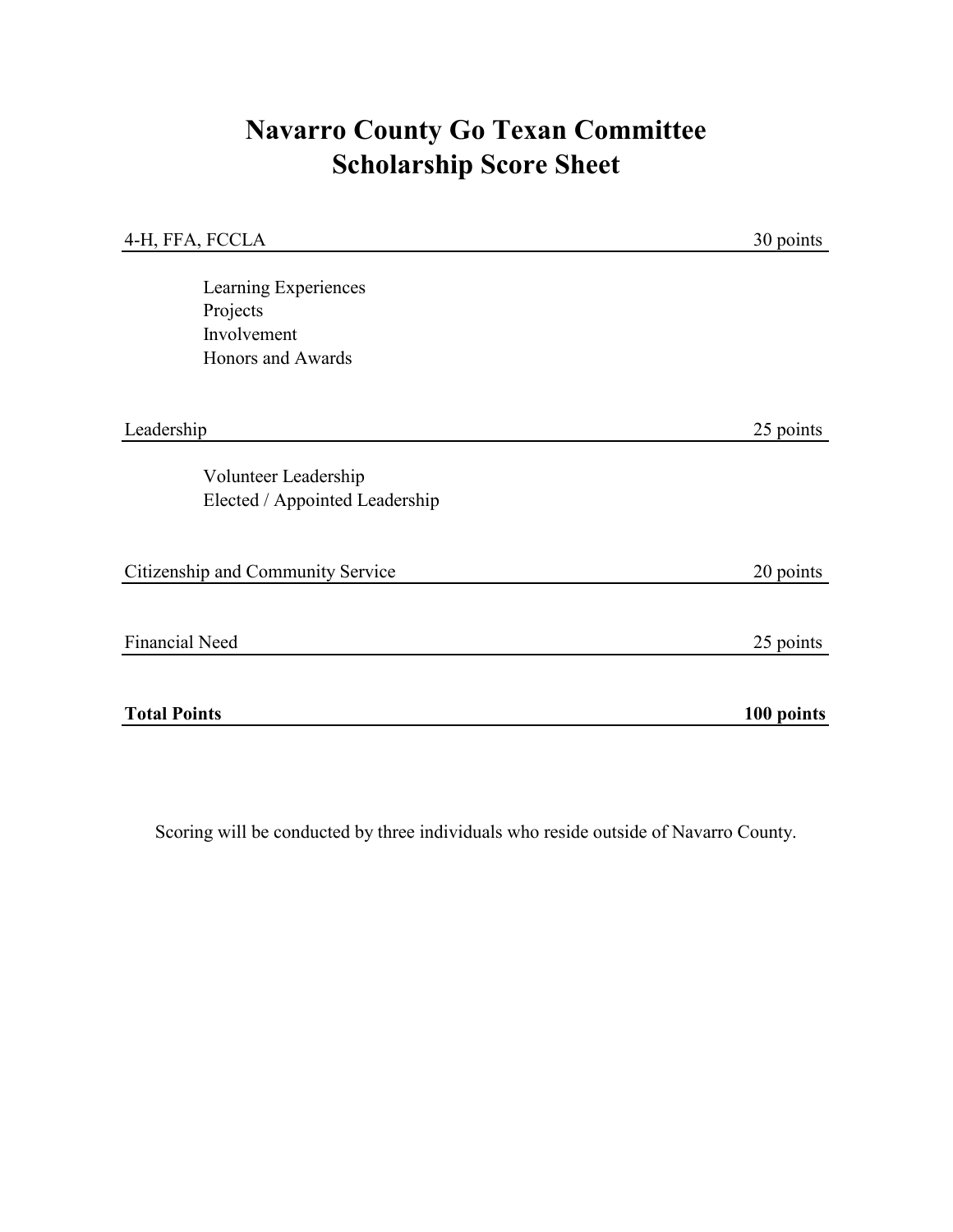## **Navarro County Go Texan 2016 Scholarship Application**

| Name:                                                                      |           |                        |
|----------------------------------------------------------------------------|-----------|------------------------|
| Address:                                                                   |           |                        |
|                                                                            |           |                        |
| Phone Number:                                                              |           |                        |
| Email Address:                                                             |           |                        |
| High School:<br><u> 1989 - Johann Barbara, martin amerikan personal (</u>  |           |                        |
| Years as a Member of:<br>$4-H$                                             |           |                        |
| <b>FFA</b><br><b>FCCLA</b>                                                 |           |                        |
| Name of Parents or Guardians:                                              |           |                        |
| List Colleges You Have Applied To:                                         |           |                        |
| School                                                                     | Accepted? | Yes<br>No              |
| School<br><u> 1989 - Johann Barbara, martxa alemaniar arg</u>              | Accepted? | Yes <sup>1</sup><br>No |
| School<br><u> 1989 - Johann Barbara, martxa eta politikaria (h. 1989).</u> | Accepted? | Yes<br>No              |
| School                                                                     | Accepted? | Yes<br>No              |
| <b>SAT Score:</b>                                                          |           |                        |
| <b>ACT Score:</b>                                                          |           |                        |
| Class Rank:                                                                |           |                        |
| Class Size:                                                                |           |                        |
| Personal References: (Attach a reference letter from each)                 |           |                        |
| 1) Name:                                                                   |           |                        |

| Phone:     |  |
|------------|--|
|            |  |
| $2)$ Name: |  |
| Phone:     |  |

#### **On a separate sheet of paper please respond to the following statement:**

Describe your leadership and community service accomplishments achieved as a member of 4-H, FFA and/or FCCLA.